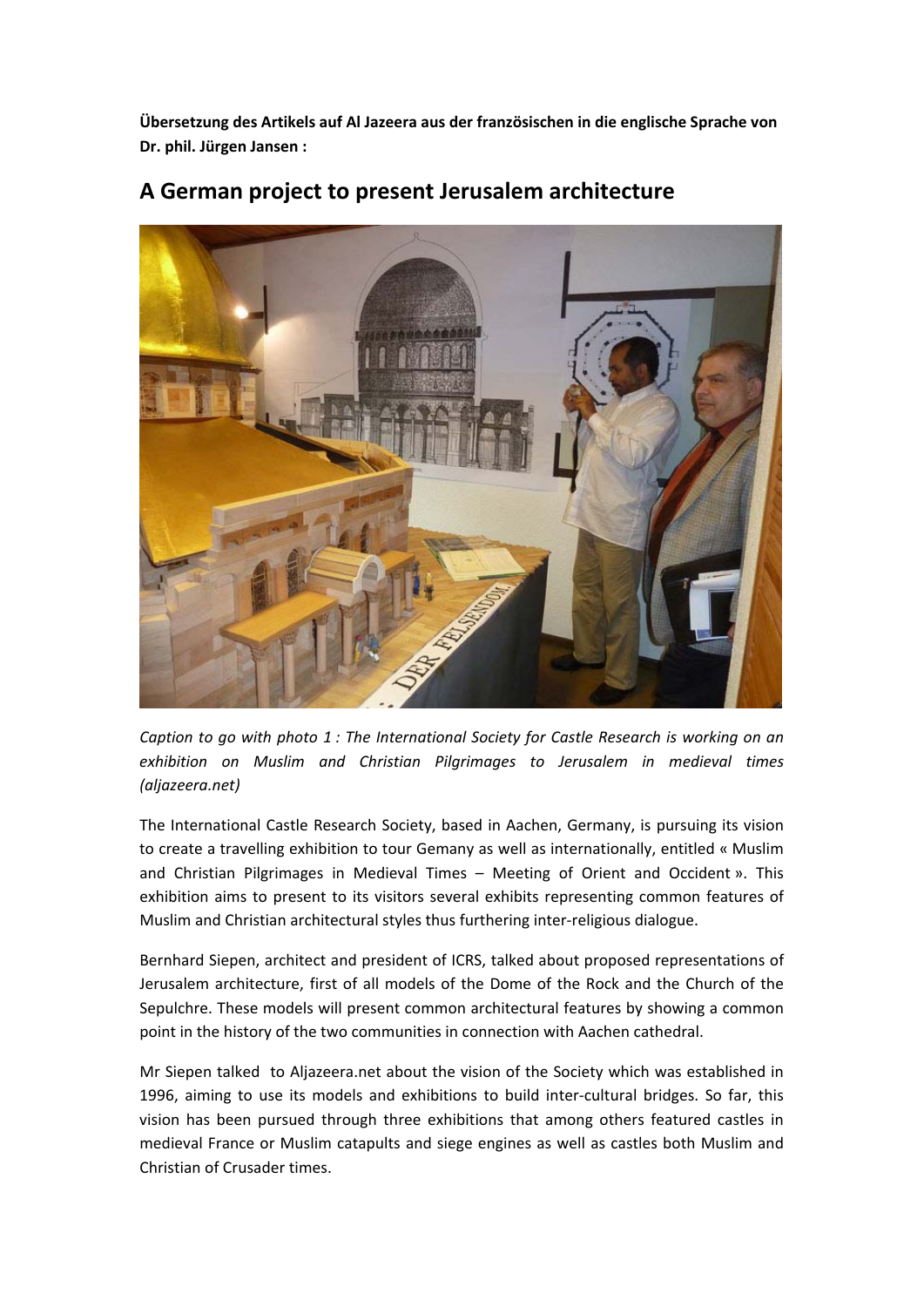

*Caption with photo 2 : Mr Siepen, president of the International Castle Research Society, stressed the relations that exist between the cultures*

## **Architecture and History**

The German architect spoke of the great success these three exhibitions have had in Germany and Europe as well as in the US, drawing more than one million visitors, young and old, people interested in architecture as well those interested as in history. He also expressed his hopes for a similar success to be achieved by the coming exhibition of the ICRS featuring the Dome of the Rock and the Church of the Sepulchre.

A temporary representation model of the Dome of the Rock was created under supervision of an expert group of historians and architects. It uses hundreds of wooden elements and is precise in its dimension in relation to the original.

The representation model, on a base of 2 by 2 metres and 140 centimetres in height, opens up to one side so as to allow a view of the interior. It comes with copious explanations provided on the different stages of construction of the Dome of the Rock since its second rebuilding, especially also the grey colouring of the dome which existed for several centuries before former King Hussein of Jordan ordered the golden covering of 1963 then 1993.

The plan is to exhibit this temporary model of the Dome of the Rock alongside the model under construction of the Church of the Sepulchre, both representing in the state the buildings were in during the 12th and 13th centuries. This second model shows certain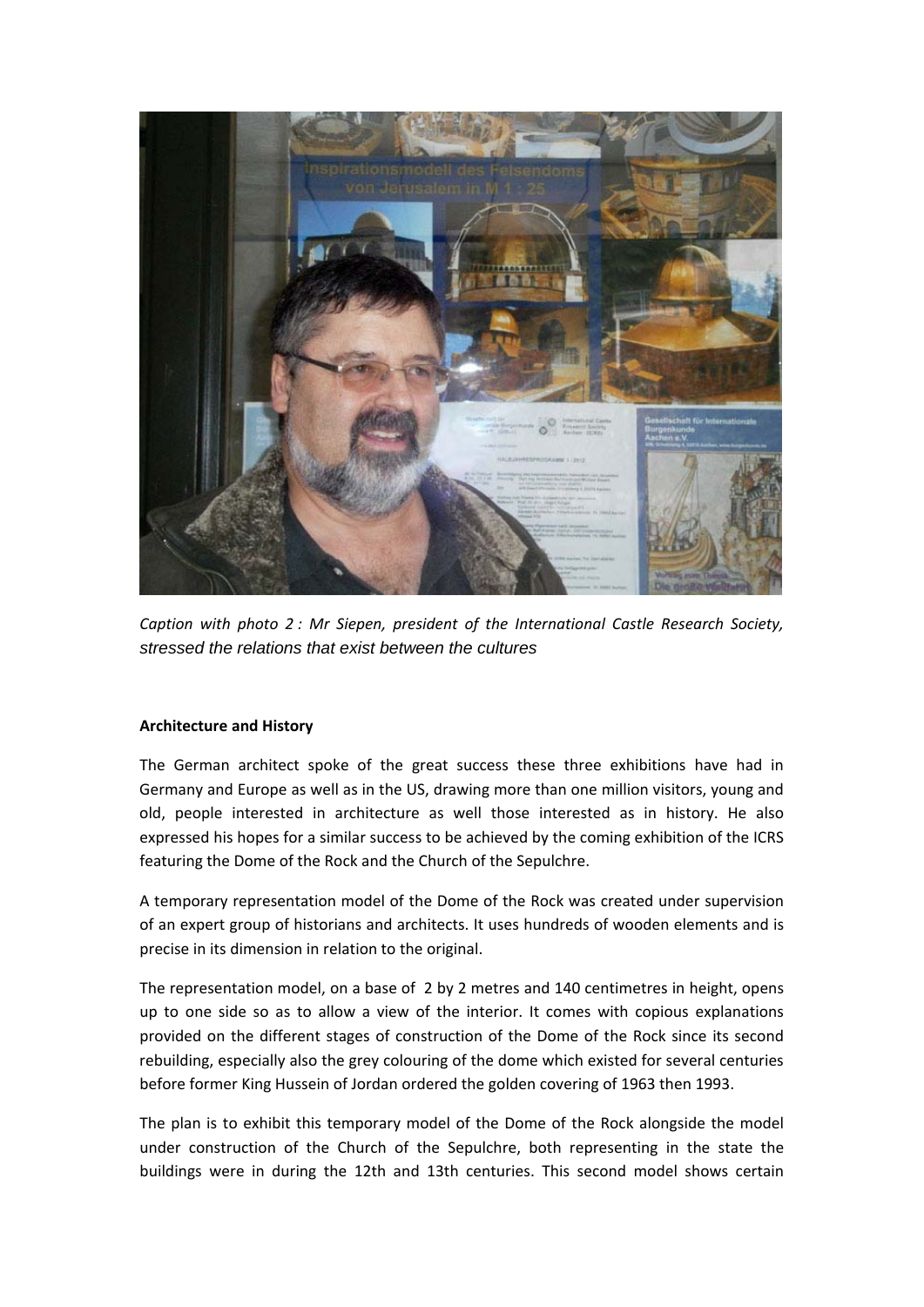elements of this famous church that have been lost over time such as its belltower that became the dome. According to Mr SIEPEN these two models will be arranged on a base of 29 square metres, accompanied by figurines representing Muslim and Christian visitors to Jerusalem from different ethnic groups and nationalities, all arranged in activities re‐ enacting scenes of the time.

Mr Siepen sees as his object the opening up of the German Castle Society to all those who in the Arab world are interested in an inter-cultural dialogue enabling them to participate in and support the Society's activities.



*Caption to go with photo 3 : ELYAS stressed the specific situation of the city of Aachen where the models were created*

Dr Nadeem ELYAS, who initiated the project, explained the aim of the exhibition is to strengthen the understanding of the cultural heritage common to Muslims and Christians living in Germany and to present the sites sacred to both communities at AL‐Quds.

Dr ELYAS, former head of the Muslim Central Council in Germany, confirmed to Aljazeera.net that the fact Aachen was chosen to accept the two models was due to the specific situation of this German town which was the first centre of diplomatic exchanges between the occident and the Muslims. In the 8th century ( according to European counting ), then King Charlemagne sent three envoys from Aachen to the Abbasid Caliph Haroun Al‐Rashid in Baghdad. Dr ELYAS, cigting German historical and archaeological research, pointed out the parallel aspects of the polygonal shape, between the architecture of Aachen cathedral built by Charlemagne and the Dome of the Rock which was erected much earlier.